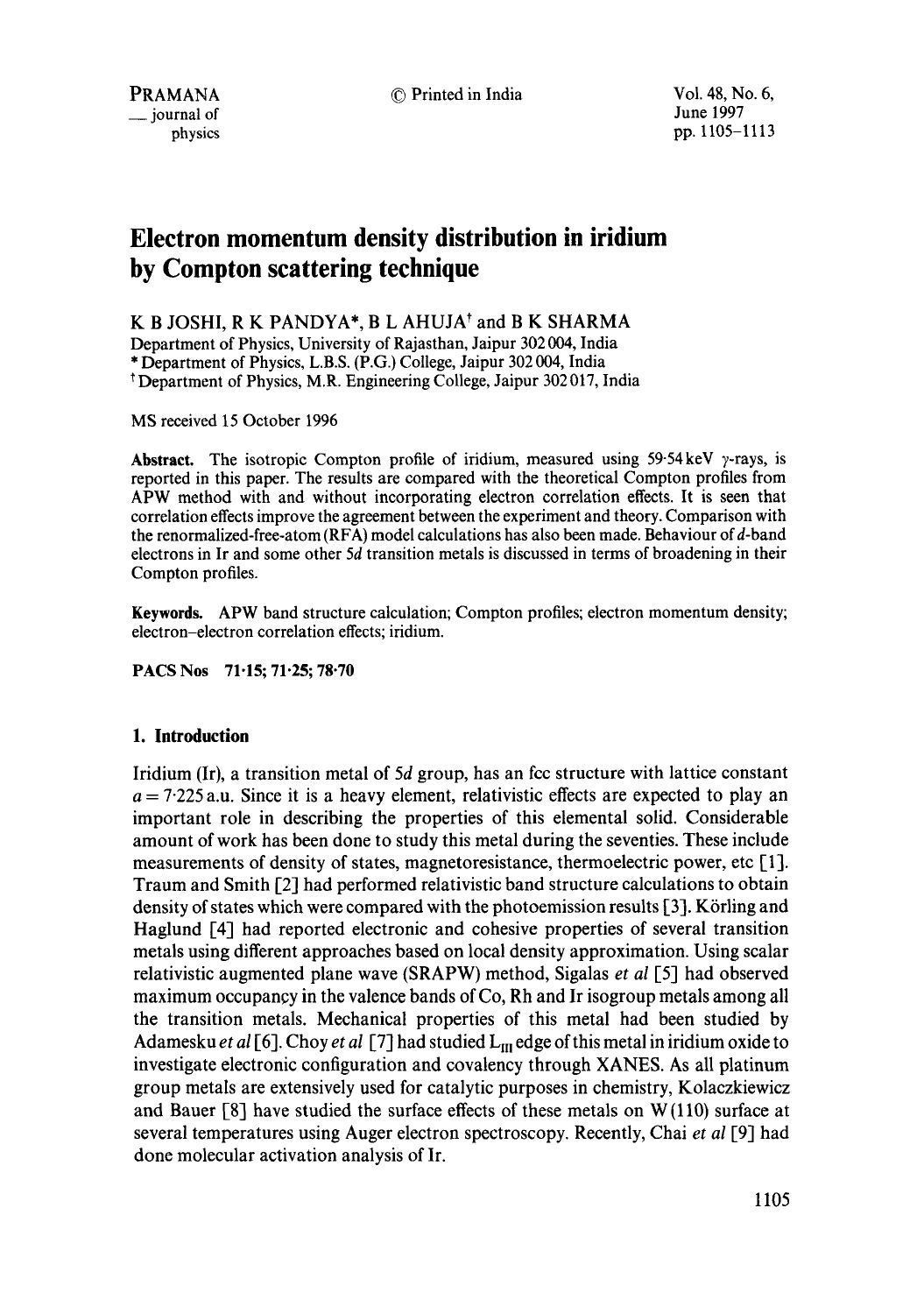#### *K B Joshi et al*

Compton scattering experiments are particularly sensitive to the momentum distribution of loosely bound valence electrons, and therefore provide an interesting way to probe the electronic structure of materials. Measurements of line shape on a polycrystalline sample yield the Compton profile,  $J(p_x)$ , which is the projection of electron momentum density along the direction of scattering vector. Within impulse approximation,

$$
J(p_z) = 2\pi \int_{p_z}^{\infty} \langle \rho(\mathbf{p}) \rangle p \,d\rho,
$$

where  $\langle \rho(\mathbf{p}) \rangle$  is the spherical average of electron momentum density  $\rho(\mathbf{p})$ . In our endeavour to make a systematic study of 5d transition metals, we have previously studied electron momentum density in Ta [10], W [11], Re [12], and Pt [13]. These studies on 5d transition metals have revealed interesting discrepancies between band structure theories and experiments. Papanicolaou *et aI* [14] published theoretical Compton profiles along the three principal directions for several cubic transition metals including Ir. They have also reported isotropic Lam-Platzman correction term due to electron-electron correlation effects.

In this work we report on the first Compton profile study on polycrystalline Ir. To examine the systematics in the momentum distributions in 5d transition metals, a comparison of Compton profiles of 5d transition metals in terms of their fwhm and hence broadening due to varying 5d electrons has also been made. The paper is organized in the following way. First, we describe the experiment and various stages of data processing to extract the Compton profile. This is followed by a brief description of the method of theoretical calculations. In § 4 we discuss and compare our data with the available APW Compton profiles and our calculations based on RFA model. A comparison of Compton profiles of 5d transition metals studied so far by our group has also been made in terms of their full width at half maximum (fwhm).

#### **2. Experiment and data analysis**

Polycrystalline Ir sample used in this work was procured from M/s. Goodfellow Metals Ltd., UK. It was having 99.99% purity and 0.0125cm thickness. The Compton spectrometer used in the measurement is the same as that reported earlier by Sharma *et al* [15]. y-rays of 59.54 keV energy from a 5 Ci annular <sup>241</sup>Am source were Compton scattered at an angle of  $165^{\circ}$  ( $\pm 2.5^{\circ}$ ). Due to the strong absorption in Am, the annular shape of the high activity <sup>241</sup>Am sources helps to spread the high activity onto a larger area while allowing the scattering angle constant. The Compton scattered  $\gamma$ -rays from the sample kept in vacuum of  $10^{-2}$  torr were detected by a planar HPGe detector. The momentum resolution of the spectrometer which depends upon primary photon energy, angular divergence and the resolution of the detector, was about 0.57 a.u.. About  $5 \times 10^4$  counts per channel (channel width  $\sim 0.1$  a.u.) were collected at the Compton peak in 43 h. The count rate at the Compton peak was  $\sim 0.3$  cps. The stability of the system was checked by using a weak  $241$ Am source, four times in a day during measurement.

The raw spectrum for Ir is shown in figure 1. The peak at channel number 742 is the main Compton peak. The sharp peak next to this is the elastic peak coming mainly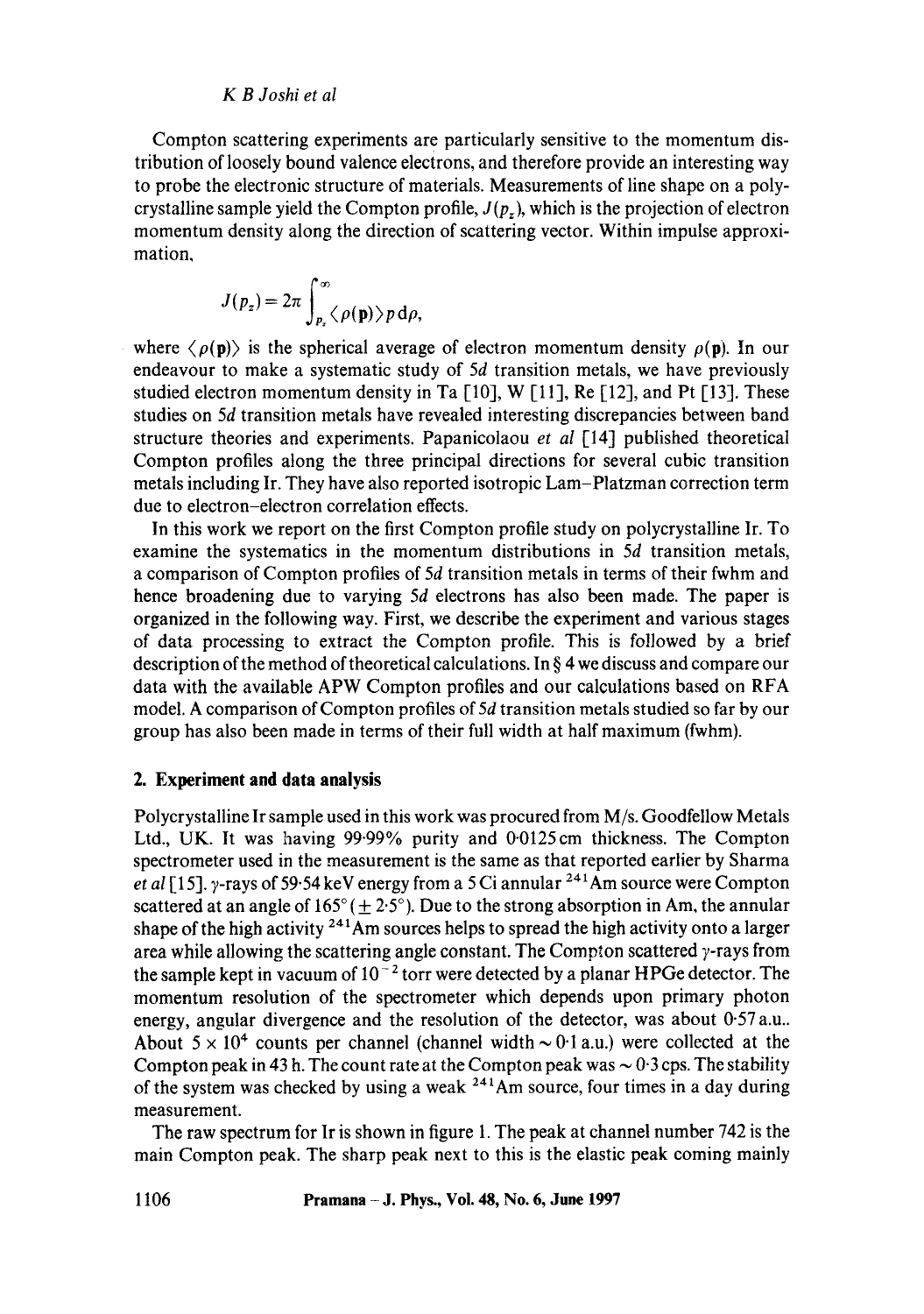

Figure 1. Energy distribution of photons from a <sup>241</sup>Am source scattered at 165 $\degree$  ( $\pm$  2.5 $\degree$ ) from a polycrystalline iridium. Each channel corresponds to 60 eV (see text).

from the electrons which are not contributing to the Compton profile. The contribution of the elastic peak in the high energy side of Compton profile was avoided by using a weak <sup>241</sup>Am source and the 'subtract' mode of our MCA. The third peak, from left, is the Ir  $K_{a1}$ , while the fourth peak corresponds to Ir  $K_{a2}$ . In our set-up the K-shell electrons are excited by the high energy gamma-radiation of  $241$ Am source. The measured background was subtracted from the raw Compton spectrum channel-wise after scaling it to the measuring time of the raw data. Thus the resulting spectrum was deconvoluted to take into account the insufficient charge collection by the detector at low energy side and the statistical noise in the experiment. Energy dependent corrections due to sample absorption and Compton cross-section etc. were made using the computer code of Perkki $\ddot{o}$  and Paakkari [16] and then the profile was converted into momentum scale. To find the effect of multiple scattering on Compton profile, a procedure based on Monte-Carlo method of Halonen *et al* [17] has been used. It was found that effect of double scattering is manifested in increase of the profile at  $J(0)$  by 3.3% and decrease in high momentum region by about 2.6%. In the present experiment, the K-shell and L-shell electrons do not contribute to the Compton profile in momentum range of 0 to 7 a.u. as their binding energies  $[18]$ are more than the recoil energy  $(\leq 11 \,\text{keV})$ . The experimental profile for Ir was, therefore, normalized to have an area of 26.67 electrons which excludes  $K$  and  $L$  shell contributions.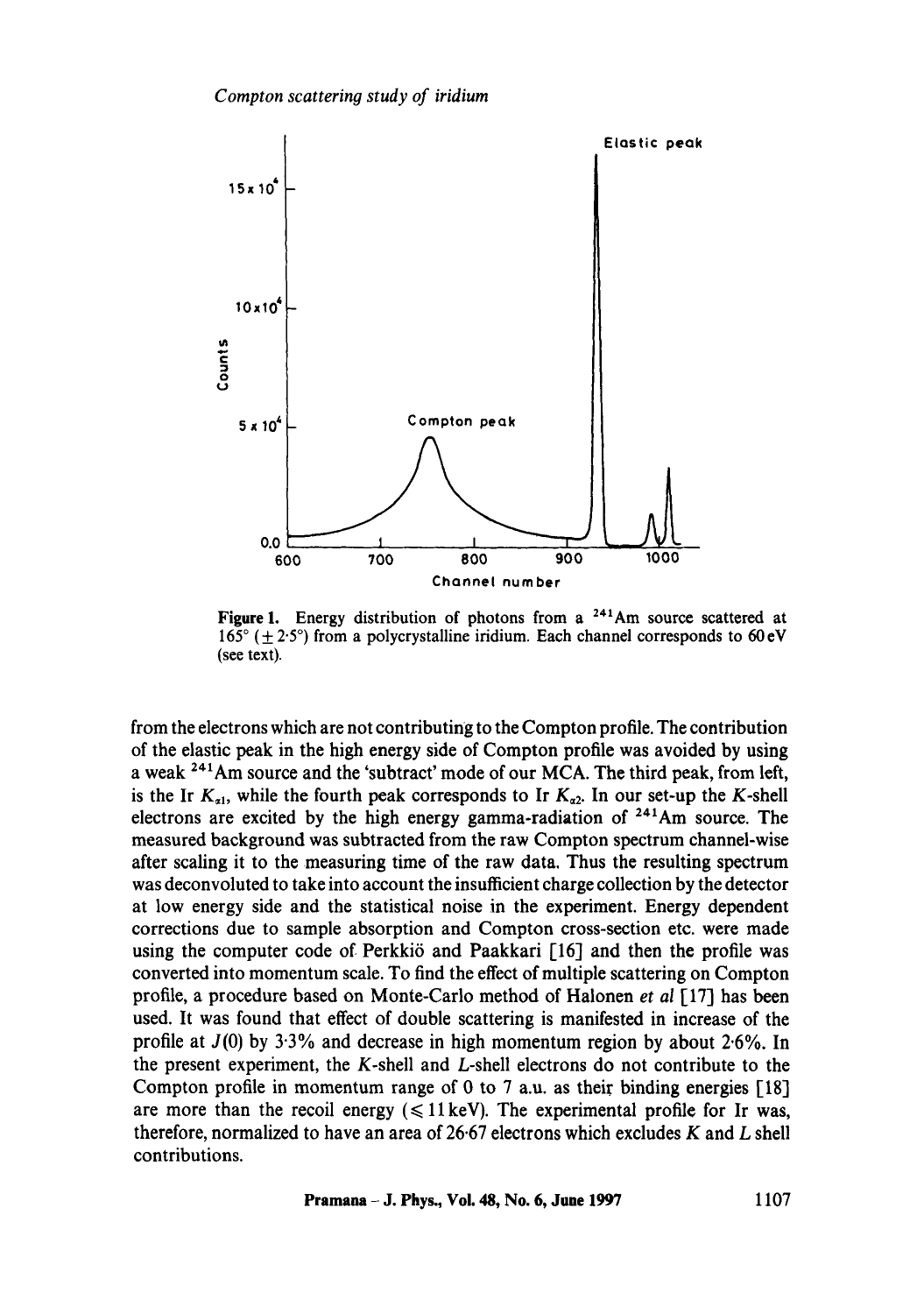# 3. **Theory**

## 3.1 *The APW calculation*

As mentioned earlier, theoretical APW Compton profiles along the three principal directions along with Lam-Platzman correction due to electron-electron correlation effects have been published by Papanicolaou *et al* [14]. In the APW formalism, within the independent particle approximation, the electron momentum distribution  $\rho(\mathbf{p})$  is given by

$$
\rho(\mathbf{p}) = \text{constant} \sum_{n,K,G}^{\text{occ}} \left| \int_{\text{Unit cell}} \mathbf{e}^{-i\mathbf{p}\cdot\mathbf{r}} \psi_{n,k}(\mathbf{r}) d^3\mathbf{r} \right|^2 \delta_{\mathbf{p},\mathbf{k}+\mathbf{G}}
$$

where G is the set of reciprocal lattice vectors,  $\bf{k}$  is a vector in the first Brillouin zone, *n* is the band index and  $\psi_{n,k}(r)$  is the wavefunction with band index n and wavevector k. To compute the valence electron Compton profile for polycrystalline sample, we have taken-spherical average of the directional Compton profiles using the standard relation [14].

The spherical averaged valence electron Compton profile, after proper normalization, is added to the free atom profiles of the core electrons. The contribution of core electrons is taken directly from the tables of Biggs *et al* [19] taking into consideration the binding energies of all the shells and the recoil energy of the present experiment. The final profile is normalized to have an area of 26.67 electrons in the 0 to 7 a.u. range.

# 3.2 *RFA model*

The Compton profiles of 6s electrons of Ir were calculated within the RFA framework of Berggren [20]. The free atom Hartree-Fock wavefunctions for 6s electrons needed for computation were taken from tables of Fischer [21] and Herman and Skillman (HS) [22] which are numerical in nature. To preserve the charge neutrality, both the 6s electron wavefunctions were truncated separately at Wigner-Seitz (WS) radius 2"84 a.u. Only 33.7 and 42.8 per cent of the wavefunctions were contained within the Wigner-Seitz (WS) radius for Fischer and HS wavefunctions respectively. As in our earlier studies [10-13], the corresponding figures were higher ( $\sim$ 90%) for 5d wavefunction. Therefore, the 5d electrons were not treated in the RFA framework. To include the crystalline effects through auxiliary function, 20 reciprocal lattice vectors were considered. The Compton profiles for 6s electrons with varying occupancies  $(6s<sup>x</sup>, x ranging from 0.2 to 2.0) were computed using both the Fischer and HS$ wavefunctions. To obtain the total profile, contribution due to core and 5d electrons were suitably added and the final profiles were normalized to 26.67 electrons.

# **4. Results and discussion**

The experimental Compton profile together with the unconvoluted theoretical results obtained using APW method with and without incorporating correlation effects are listed in table 1. The difficulties encountered in removing the systematic errors from  $J(p<sub>z</sub>)$  in the low energy side of <sup>241</sup>Am experiment, and the breakdown of impulse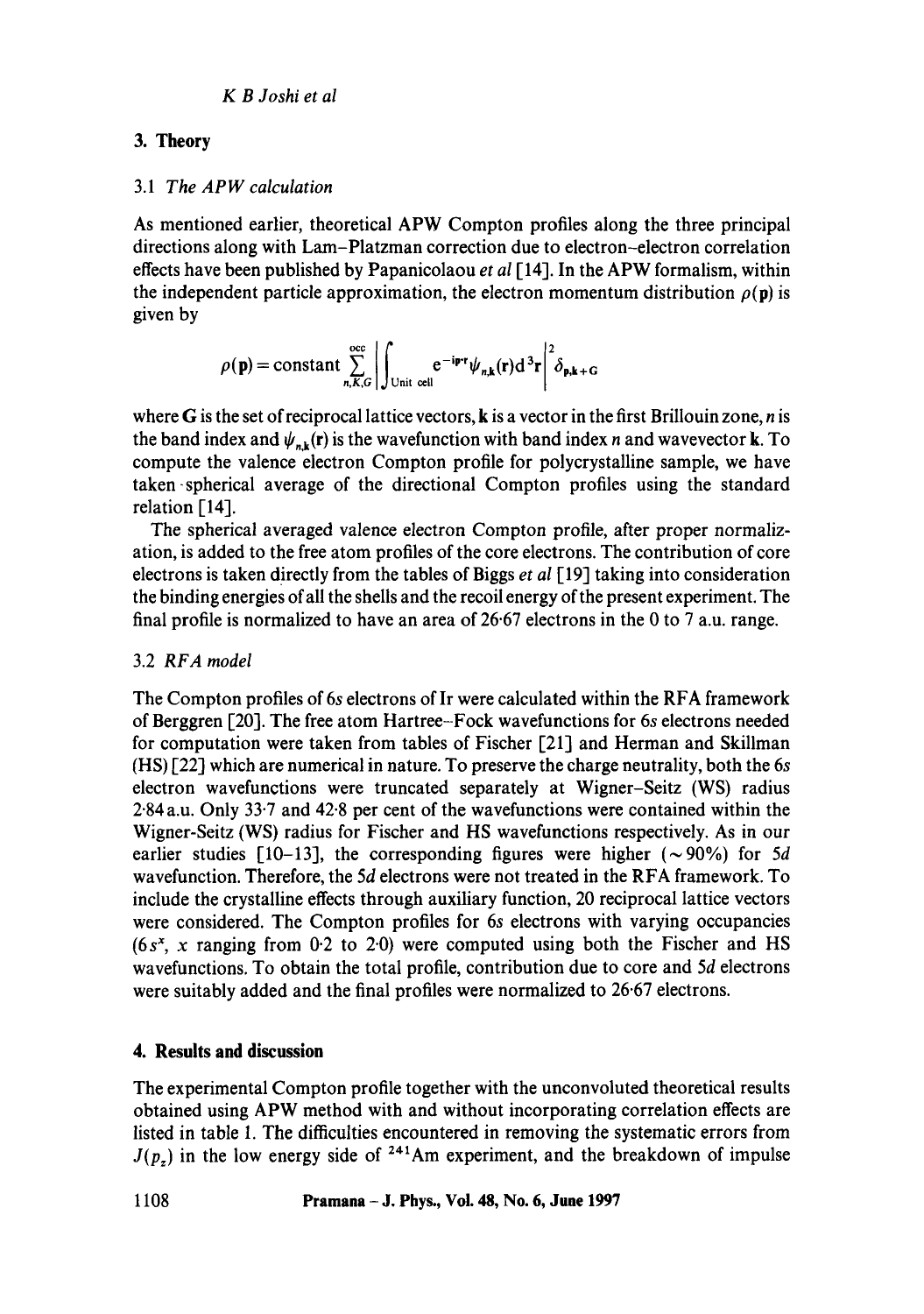|       | <b>APW</b> |         | RFA $5d^{78}$ $6s^{12}$ |           |                   |          |
|-------|------------|---------|-------------------------|-----------|-------------------|----------|
| $p_z$ | Without LP | With LP | HS                      | Fischer   | Experiment        | $RIF*$   |
| $0-0$ | 9.370      | 9.333   | 9.440                   | 9.428     | $9.205 \pm 0.040$ | 1.521    |
| 0.1   | 9.358      | 9.320   | 9.392                   | 9.374     | 9.198             | 1.455    |
| 0.2   | 9.282      | 9.244   | 9.283                   | 9.268     | 9.153             | 1.270    |
| 0.3   | 9.194      | 9.157   | $9 - 038$               | 9.028     | 9.061             | 0.998    |
| 0.4   | 8.999      | 8.962   | 8.783                   | 8.779     | 8.919             | 0.685    |
| 0.5   | 8.715      | 8.679   | 8.323                   | 8.330     | 8.727             | 0.378    |
| 0.6   | 8.476      | 8.444   | $8 - 019$               | $8 - 021$ | 8.490             | 0.119    |
| 0.7   | 8.192      | 8.163   | 7.857                   | 7.870     | 8.211             | $-0.067$ |
| 0.8   | 7.925      | 7.900   | 7.660                   | 7·672     | 7.906             | $-0.172$ |
| 0.9   | 7.687      | 7.669   | 7.444                   | 7.456     | 7.576             | $-0.205$ |
| $1-0$ | 7.371      | 7.368   | 7.172                   | 7.184     | $7.231 + 0.030$   | $-0.183$ |
| $1-2$ | 6.686      | 6.719   | 6.559                   | 6.609     | 6.541             | $-0.130$ |
| $1-4$ | 5.971      | 5.600   | 5.980                   | 5.987     | 5.915             | $-0.067$ |
| 1.6   | 5.346      | 5.368   | 5.402                   | 5.404     | 5.391             | -0011    |
| 1.8   | 4.672      | 4.685   | 4.892                   | 4.891     | 4.954             | 0.029    |
| $2-0$ | 4.304      | 4.313   | 4.461                   | 4.457     | $4.566 + 0.023$   | 0.049    |
| 3.0   | 3.235      | 3.239   | 3.283                   | 3.282     | 3.242             | 0.052    |
| 40    | 2.661      | 2.661   | 2.679                   | 2.679     | 2.603             | 0.043    |
| 5.0   | 2.128      | 2.129   | 2.144                   | 2.144     | $2.106 + 0.017$   | 0.028    |
| 6.0   | 1.645      | 1.645   | 1.663                   | 1.663     | 1.657             | 0:001    |
| 7.0   | 1.267      | 1.270   | 1.284                   | 1.284     | $1.261 + 0.01$    | 0.000    |

**Table** 1. Theoretical (unconvoluted) and experimental Compton profiles of polycrystalline iridium. All quantities are in atomic units. The profiles are normalized to 26.67 electrons in the range of 0-7 a.u.. Experimental error  $(+\sigma)$  is also shown at few points. The experimental values have been derived after a complete data reduction including double scattering.

\*RIF is given from 0 to 2 $\cdot$ 0 a.u. at the mesh of 0 $\cdot$ 1.

approximation for the  $K$  and  $L$ -shell electrons lead to the conclusions that symmetric profiles will not be forthcoming from this data. For this reason the high energy data was used for discussion. It is important to note that for proper comparison of experimental data with the theoretical results, the latter has to be folded with the residual instrumental function (RIF), as given in column 7, to include the residual resolution effects. Columns 4 and 5 of the table contain RFA model profiles for  $5d^{7.8}$  6s<sup>1.2</sup> occupancy using HS and Fischer wavefunctions respectively. It can be seen from these values that in spite of different free atom wavefunctions, these profiles are almost same. For further discussion we have taken RFA values for Fischer wavefunction into consideration. The basis of reporting RFA values for only  $5d^{7.8}$  6s<sup>1.2</sup> configuration is the  $\chi^2$  fitting among RFA values and the experiment. For further discussion we have called RFA for  $5d^{7.8}$  $6 s<sup>1-2</sup>$  configuration using Fischer's wavefunction as RFA only. The difference between APW and RFA numbers at  $J(0)$  is 0.7% and becomes 1% when LP correction is incorporated indicating a difference in the solid state wavefunctions generated in APW method and modelled within the simple RFA framework. In the high momentum region (5-7 a.u.) all theoretical profiles are nearly same because this region is mainly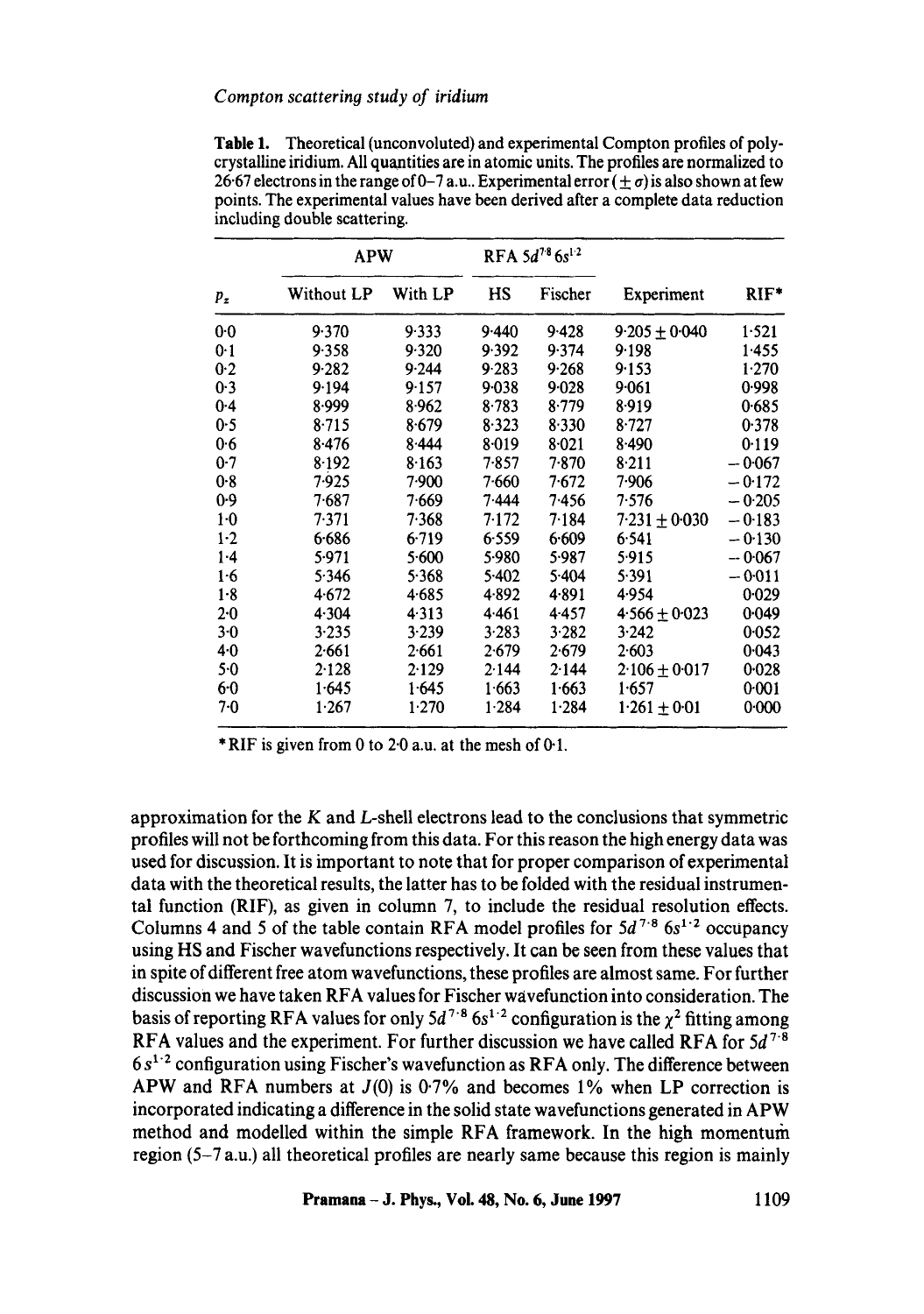

**Figure 2.** Difference  $(\Delta J)$  profiles for polycrystalline iridium. The theoretical result has been convoluted with the residual instrumental function (RIF).

dominated by the momentum distribution of core electrons which was same in all the calculations.

The difference profiles  $\Delta J$  calculated for experiment and convoluted theory are plotted in figure 2. This figure shows that near the Compton peak, RFA values are in better agreement with the experiment than APW method. Between  $0.2-1.0$  a.u., the APW calculation with LP correction shows better agreement compared to the APW without LP and RFA model. In the range  $1.2$  to  $2.0$  a.u., the RFA model is closer to experiment. In this region the incorporation of LP correction does not improve the agreement significantly. Since the LP correlation correction shifts the electrons across the Fermi momentum, consequently, the APW values with LP correction are higher for  $p_z > p_F$  than those without LP correction. The differences between APW theory and experiment around 2 a.u. are larger than the RFA. The possible reason may be that Papanicolaou *et al* [14] have not included the effects of spin-orbit coupling which is important in heavy transition elements as described by Bacalis *et al* [23]. Also, Rozing *et al* [24] have observed through RAPW calculation for the two photon momentum distribution in tungsten that the inclusion of spin-orbit coupling lifts the degeneracy in bands near the Fermi surface and thus can affect the electron momentum density. It would, therefore, be important to carry out such calculation for the Ir metal also. The underestimation of the APW profile around 2.0 a.u. could also be partly due to the computational procedure used by Papanicolaou *et al.* In such calculations the essential parameter which affects the Compton profile is the number of reciprocal vectors G which determines the extent of momentum space available for all valence electrons and, consequently, the normalization factor. In the present calculation the reciprocal lattice vectors limit the 2D integration to 6-8 a.u. It could have resulted in underestimation of some high momentum components and overestimation in low momentum due

**1110 Pramana - J. Phys., Voi. 48, No. 6, June 1997**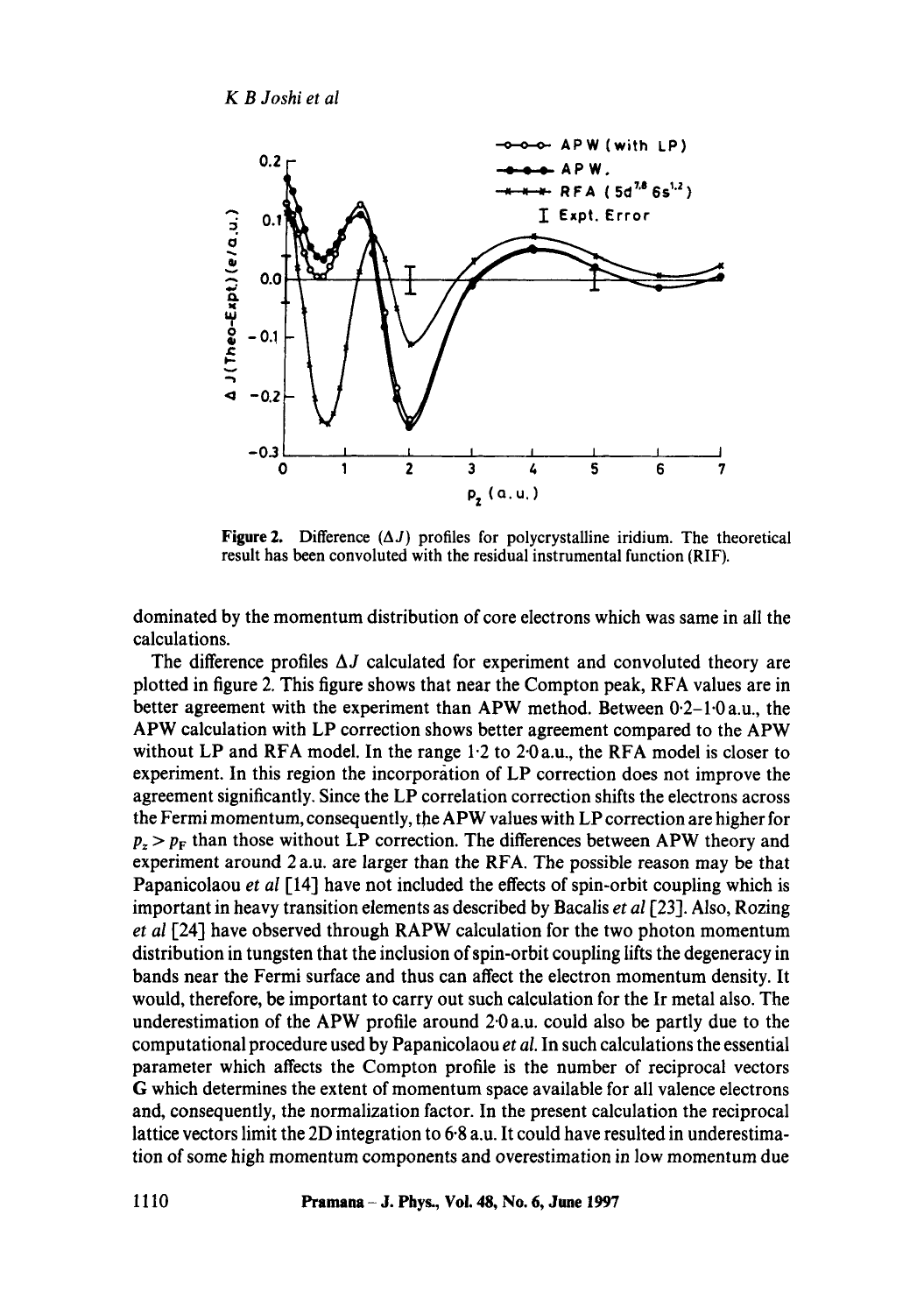|           | <b>FWHM</b> in Compton profiles | <b>RFA</b> |            |                                |  |
|-----------|---------------------------------|------------|------------|--------------------------------|--|
| Metal     | Experiment*                     | <b>RFA</b> | <b>APW</b> | configuration<br>(best agreed) |  |
| Ta $[10]$ | 3.48                            | 3.42       | 3.26       | $5d^36s^2$                     |  |
| W[11]     | 3.54                            | 3.50       | 3.33       | $5d^{5.4}6s^{0.6}$             |  |
| Re [12]   | 3.78                            | 3.68       | ----       | $5d^{6}6s^{1}$                 |  |
| Ir        | 4.02                            | 3.92       | $3 - 67$   | $5d^{7.8}6s^{1.2}$             |  |
| Pt $[13]$ | 4.08                            | 3.90       | 3.76       | $5d^{92}6s^{08}$               |  |

**Table** 2. The linewidths (FWHM) of the Compton profiles for 5d transition metals.

\*Error =  $\pm 0.015$ 

to normalization of the profile. But beyond 2.0 a.u., the trend of all difference curves is almost the same.

To see the overall agreement between experiment and theoretical values based on APW model and  $5d^{7.8}$  6s<sup>1.2</sup> RFA calculation, we have computed  $\chi^2$  and it was found to be the least for the APW with LP correction.

On the basis of RAPW calculation, Papaconstantopoulos [25] has assigned 7.65 electrons to the 5d band and 0.77 electrons to the 6s band, the remaining 0.58 electrons have been shown to occupy 6p band. Davenport *et al* [26] have reported occupancies for the 5d transition metals using linear Slater-type orbital method with  $7.51 - 7.19$  electrons in 5d band,  $0.67-0.92$  electrons in 6p band and  $0.82-0.89$  electrons in the 6s band. Thus, the occupancy of 5d band (7.8 e) calculated by us within the RFA scheme is nearly equal to the values those predicted by Papaconstantopoulos. The difference in the 6s occupancy may be because of the 6p band also which is not considered in the RFA analysis.

Now we compare the widths of Compton profiles for 5d metals. In table 2 we have given full width at half maximum (fwhm) of the convoluted theoretical Compton profiles and measured Compton profiles for some 5d transition metals namely Ta [ 10], W  $\lceil 11 \rceil$ , Re  $\lceil 12 \rceil$ , Ir and Pt  $\lceil 13 \rceil$ . It can be noted from the table that the fwhm of the experimental Compton profiles in all these 5d transition metals are closer to those predicted by RFA model than the APW method. From Ta to Pt the increase in fwhm of these metals indicates that the filling in the 5d band gives rise to broadening of the Compton profiles. It is also supported by  $d$  band occupancies in the RFA model configurations (best agreed with experiment) for different 5d metals as given in table 2. It suggests more localization of the electron states from Ta to Pt in real space. For the neighbouring elements Ir and Pt, the fwhm of Pt experimental profile is slightly higher than Ir, while the reverse is true for RFA profiles. On the basis of photoemission studies and band structure calculation, Traum and Smith [2] have predicted that the width of the d bands increases (real space) when we move from Pt to Ir. The trend of experimental fwhm for Ir and Pt supports such conclusion.

## **5. Conclusion**

Experimental Compton profile of polycrystalline iridium is presented in this paper. These results are compared with the APW calculations with and without incorporating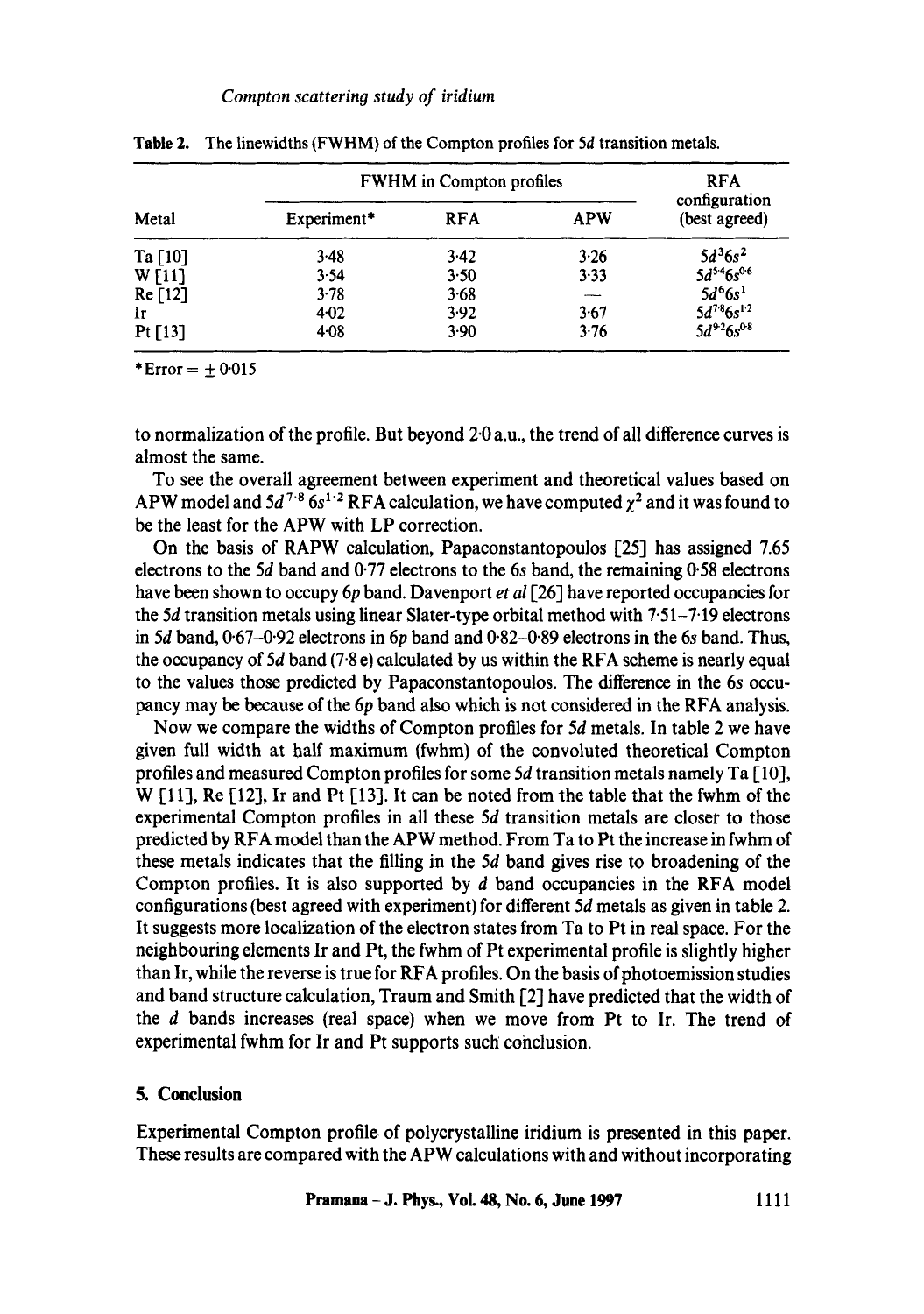### *K B Joshi et al*

LP correction and RFA method using Fischer and Herman-Skillman wavefunctions. The measurement is relatively in good agreement with the APW calculation with correlation correction. RFA model favours  $5d^{7.8}$   $6s^{1.2}$  occupancy. It is also seen that the choice of free atom wavefunction does not have any noticeable effect on the Compton profile. Results based on fwhm in Compton profiles indicate that the RFA model predicts occupancy in 5d transition metals well in agreement with our measurements. The present work clearly points towards the need for Comtpon profile calculation using fully relativistic band structure methods and measurement of directional Compton profiles which will enable more realistic comparison as all the isotropic corrections will automatically be eliminated when differences are taken.

## **Acknowledgements**

This work is partially supported by a grant from the Department of Atomic Energy, Bombay and Department of Science and Technology, New Delhi. One of the authors (KBJ) is grateful to CSIR, New Delhi for Senior Research Fellowship.

#### **References**

- [11 A P Cracknell, *The Fermi surface of metals* (Taylor and Francis, London, 1971) and references therein
- [2] M M Traum and N V Smith, *Phys. Rev.* **B9**, 1353 (1974)
- [3] N V Smith, *Phys. Rev.* Bg, 1365 (1974)
- [4] M Körling and J Haglund, *Phys. Rev.* **B45**, 13293 (1992)
- [5] M Sigalas, D A Papaconstantopoulos and N C Bacalis, *Phys. Rev.* **B45**, 5777 (1992)
- [6] R Adamesku, S Grebenkin, A Yermakov and P Panifilov, J. Mater. Sci. Lett. 13, 865 (1994)
- [71 J H Choy, D K Kim, G Demazeau and D Y Jung, *J. Phys. Chem.* 98, 6258 (1994)
- [8] J Kolaczkiewicz and E Bauer, *Surf. Sci.* 314, 221 (1994)
- [9] C F Chai, P Kong, X Y Mao and S L Ma, *J. Radio Nucl. Chem. Articles* 192, 101 (1995)
- [101 B K Sharma, B L Ahuja, U Mittal, S Perkkii~, T Paakkari and S Manninen, *Pramana-J. Phys. 46,* 289 (1996)
- [111 U Mittal, B K Sharma, F M Mohammad and B L Ahuja, *Phys. Rev.* B38, 12208 (1988)
- [12] B K Sharma, M D Sharma, K B Joshi, B L Ahuja and R K Pandya, *Phys. Status Solidi*  B196, 347 (1996) (in press)
- [131 R K Pandya, K B Joshi, Rajesh Jain, B L Ahuja and B K Sharma *Phys. Status Solidi* (B) 1997 (in press)
- [14] N I Papanicolaou, N C Bacalis and D A Papaconstantopoulos, *Handbook of calculated electron momentum distributions, Compton profiles and X-ray form factors of elemental solids* (CRC Press, London, 1991)
- [15] B K Sharma, A Gupta, H Singh, S Perkki6, A Kshirsagar and D G Kanhere, *Phys. Rev.*  B37, 6821 (1988)
- [16] S Perkkii5 and T Paakkari, *Rep. Set. Phys.* HU-P-246 (University of Helsinki, 1987)
- [17] V Halonen, B G Williams and T Paakkari, *Physica Fennica* 10, 107 (1975)
- [18] J A Bearden and A F Burr, *Rev. Mod. Phys.* 39, 125 (1967)
- [19] F Biggs, L B Mandelsohn and J B Mann, *At. Data Nucl. Data Tables* 16, 201 (1975)
- [20] K-F Berggren, *Phys. Rev.* B6, 2156 (1972)
- [21] C F Fischer, *Atomic Data* 4, 30t (1972)
- [22] F Herman and S Skillman, *Atomic structure calculations* (Prentice-Hall Inc., Englewood Cliffs, New Jersey, 1963)
- [23] N C Bacalis, K Blathras, P Thomaids and D A Papaconstantopoulos, *Phys. Rev.* B32, 4849 (1985)